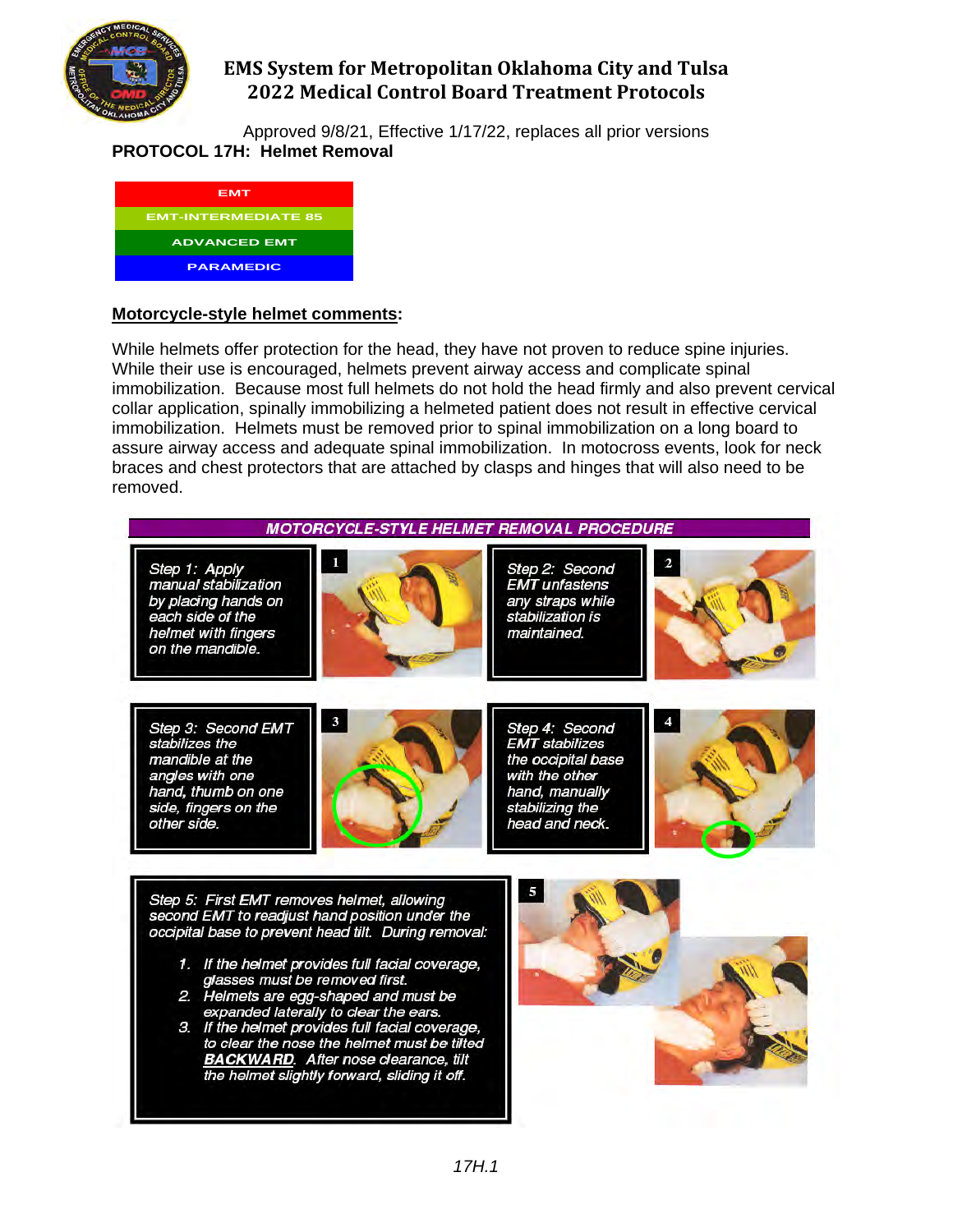

Approved 9/8/21, Effective 1/17/22, replaces all prior versions **PROTOCOL 17H: Helmet Removal, (cont.)** 

**MOTORCYCLE-STYLE HELMET REMOVAL PROCEDURE (continued)** 

Step 6: After helmet removal, first EMT replaces hands on both sides of the head, resuming<br>manual stabilization.



Step 7: Maintain manual stabilization until complete spinal *immobilization is* achieved.



#### Football helmet and pad set comments:

When removing football helmets, shoulder pad sets must be also be removed to avoid immobilizing the neck in a hyperextended position. In some instances, the face mask alone may need to be removed first, either for immediate airway interventions or to facilitate helmet removal. In all cases, the coach or athletic trainer may prove a good source of information regarding the exact equipment needed for removal. For instance, many recently manufactured football helmets have air bladder systems designed so the helmet tightly fits the head; the coach or athletic trainer will be best able to release these air bladders.

#### **FOOTBALL HELMET FACE MASK REMOVAL PROCEDURE**

Several different tools can be used to remove a football helmet face mask - the FM extractor, Trainer's Angel, knives, pruning shears, and PVC cutters. There are typically four plastic clips attached to the face mask and screwed into the helmet. A screwdriver should be utilized only as a last resort. Unscrewing these face mask clips may cause excessive head movement if the screws have been place for some time and are rusted. Medic shears and seatbelt cutters are not recommended as these tools have been shown to take excessive time to work.

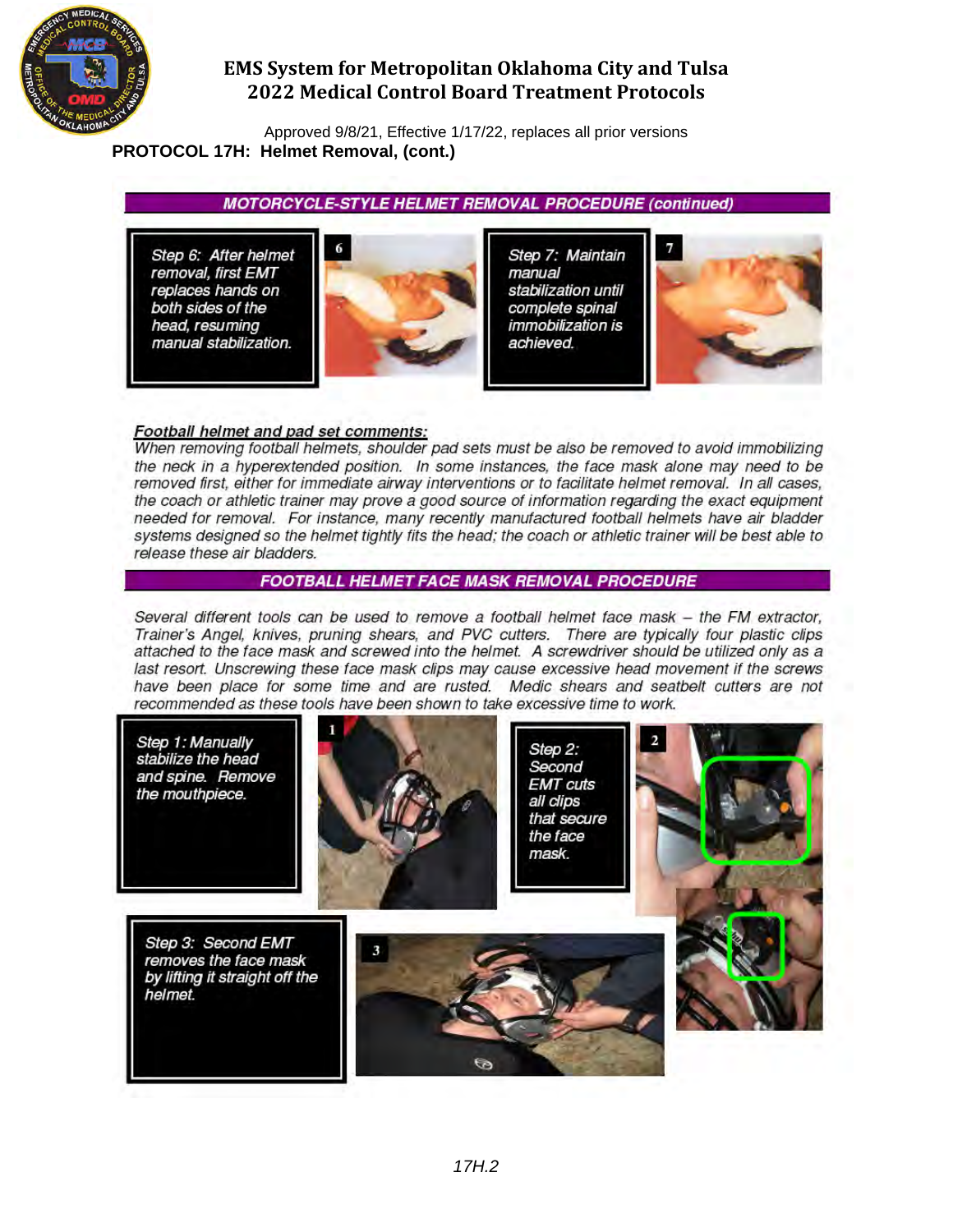

Approved 9/8/21, Effective 1/17/22, replaces all prior versions **PROTOCOL 17H: Helmet Removal***,* **(cont.)** 

**FOOTBALL HELMET & PAD SET REMOVAL PROCEDURE** 

Step 1: Manually stabilize the head and spine. Remove the mouthpiece.



Step 2: Second EMT unfastens any straps while stabilization is maintained.



Step 3: Second **EMT** removes ear pads by unsnapping<br>them from inside the shell.



Step 4: If fitted with air bladder system, deflate<br>the liner through the valve<br>as pictured by using the<br>needle of the inflation system to release air pressure at inflation points.



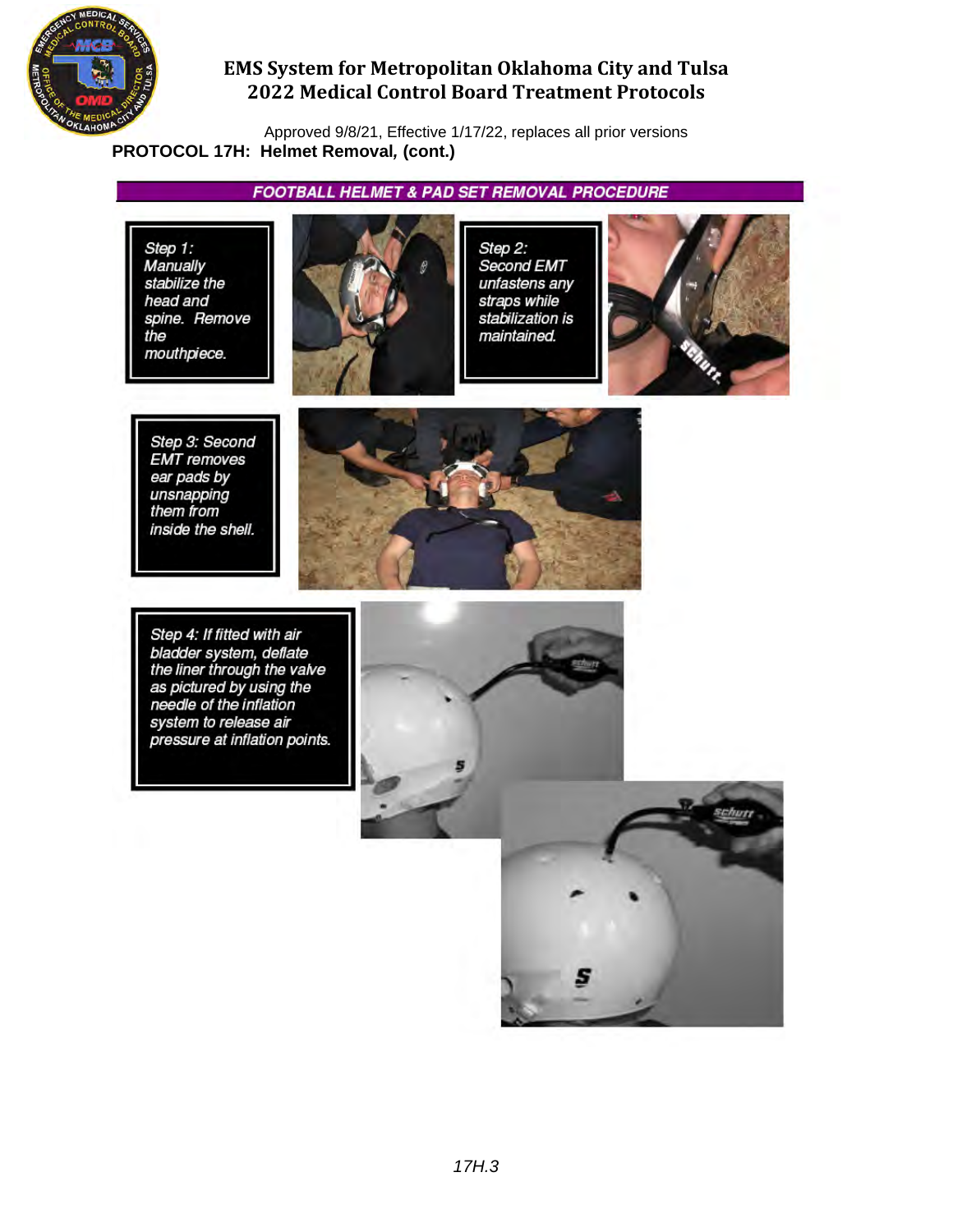

Approved 9/8/21, Effective 1/17/22, replaces all prior versions **PROTOCOL 17H: Helmet Removal, (cont.)**

**FOOTBALL HELMET & PAD SET REMOVAL PROCEDURE (continued)** 

Step 5: Remove helmet utilizing technique for<br>motorcyclestyle helmets.



Step 6: Maintain neutral alignment of the neck while the shoulder pads are removed.



Step 7: Cut jersey<br>away. Unfasten or<br>cut the shoulder pads straps and laces.